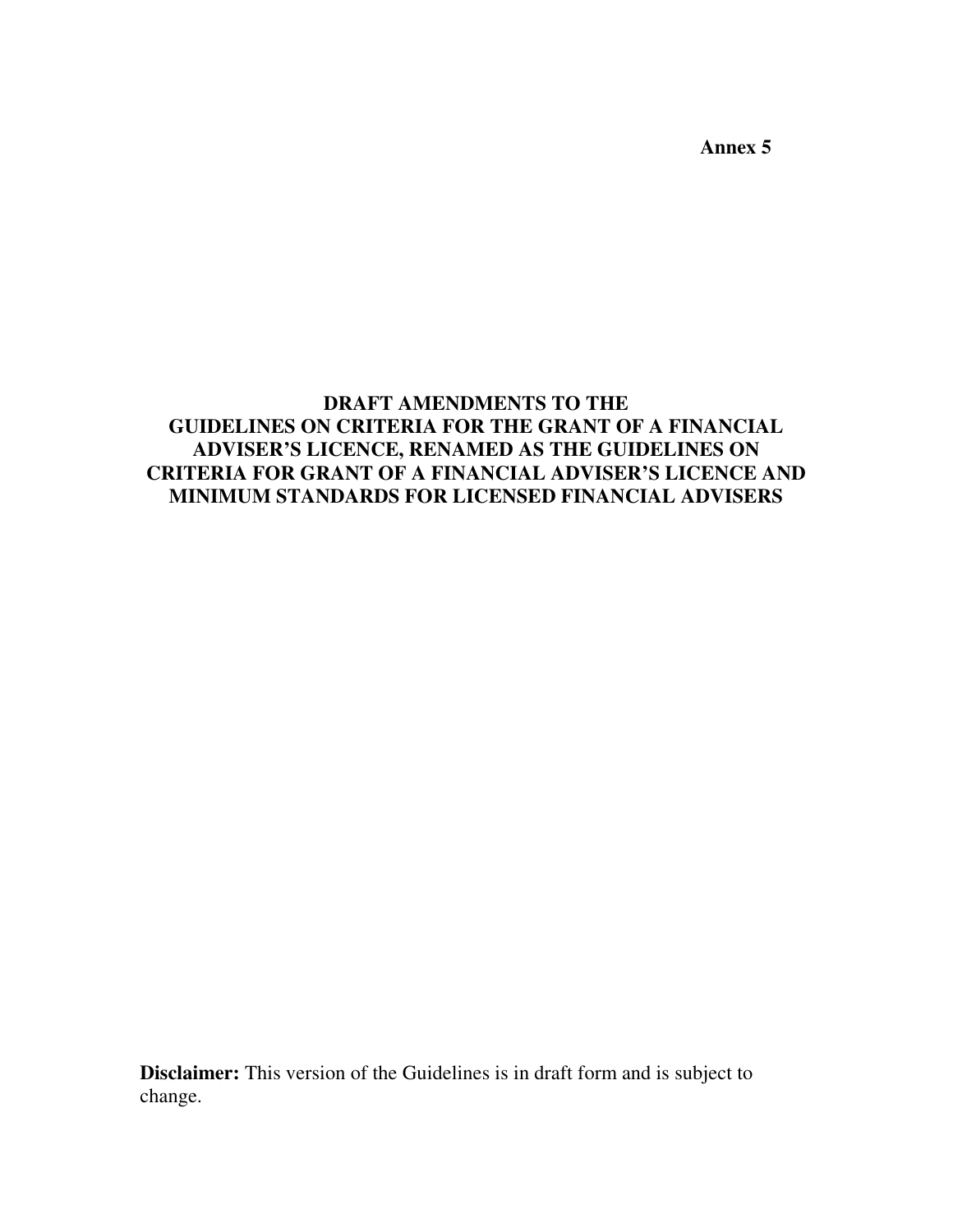*Guidelines on Criteria for the Grant of a Financial Adviser's Licence and Minimum Standards for Licensed Financial Advisers*

**Guideline No : FAA-G01 Issue Date : 1 October 2002 (Last revised on 26 November 2010[date])**

**GUIDELINES ON CRITERIA FOR THE GRANT OF A FINANCIAL ADVISER'S LICENCE AND MINIMUM STANDARDS FOR LICENSED FINANCIAL ADVISERS**

**Purpose of the Guidelines on Criteria for the Grant of a Financial Adviser's Licence and Minimum Standards for Licensed Financial Advisers ["these Guidelines"]** 

1 These Guidelines are issued pursuant to section 64 of the Financial Advisers Act (Cap. 110) ["the Act"]. They are intended to provide guidance on the licensing admission criteria for persons applying for a financial adviser's licence under the Act, and to set out the minimum financial requirements and conduct of business standards for licensed financial advisers.

> [Amended on 26 November 2010] [Amended on (date)]

2 These Guidelines should be read in conjunction with the provisions of the Act, subsidiary legislation made under the Act, as well as written directions, notices, codes and other guidelines that the Monetary Authority of Singapore ["the Authority"] may issue from time to time.

[Amended on 1 July 2005]

3 **Deleted by revision on [date]]**The Authority will update these Guidelines periodically to provide further guidance to applicants.

#### **Definitions**

4 For the purposes of these Guidelines:

"holding company" has the same meaning as in section 5 of the Companies Act (Cap 50).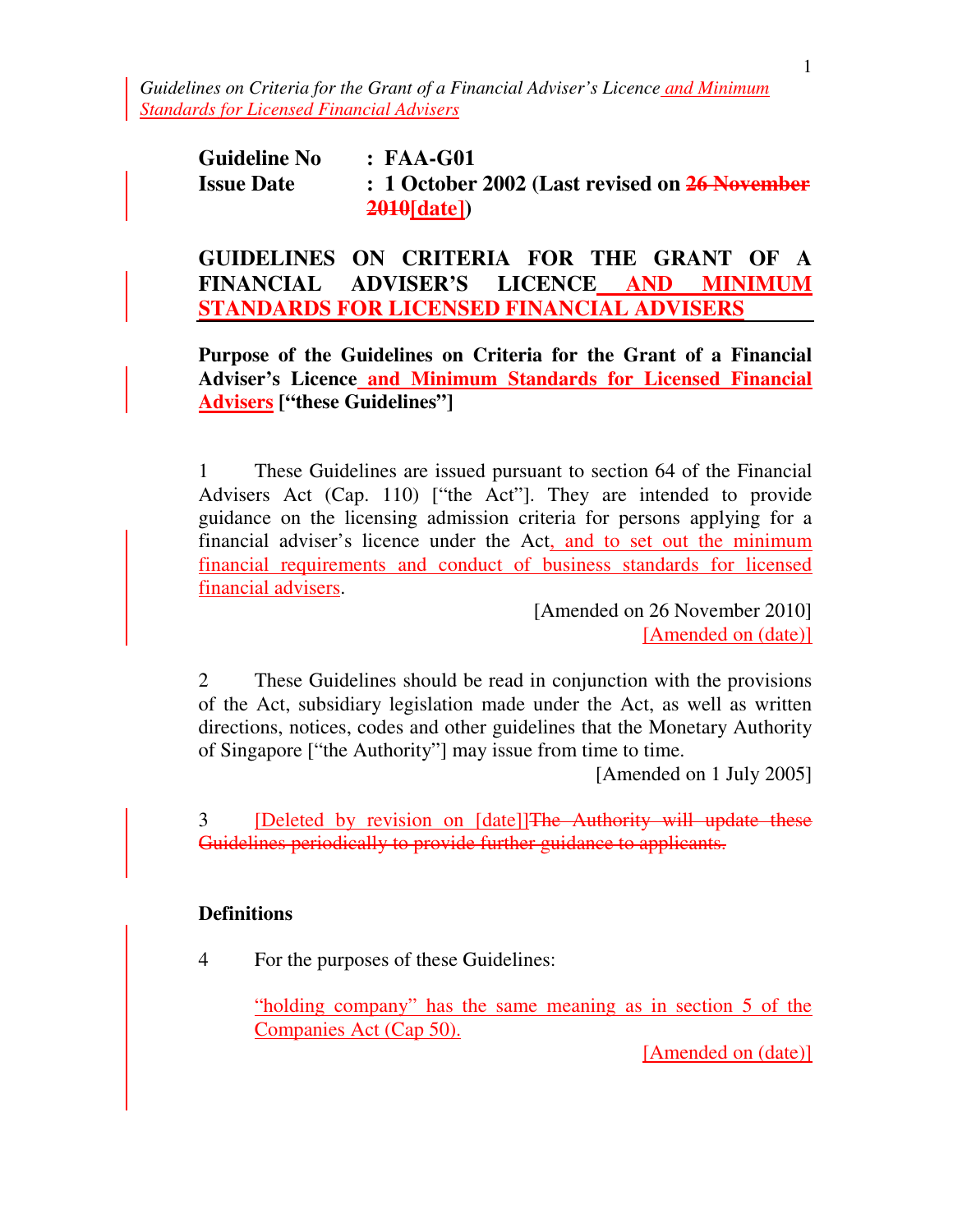"appointed representative" has the same meaning as in section  $2(1)$ of the Act:

[Amended on 26 November 2010]

"collective investment scheme" has the same meaning as in section 2(1) of the Securities and Futures Act (Cap. 289);

"connected person" has the same meaning as section 2(1) of the Act; [Amended on 1 July 2005]

"financial adviser's licence" has the same meaning as in section 2(1) of the Act:

[Amended on 1 July 2005]

"financial advisory service" has the same meaning as in section 2(1) of the Act:

[Amended on 1 July 2005]

"foreign company" has the same meaning as in section 4(1) of the Companies Act (Cap. 50);

"investment product" has the same meaning as in section 2(1) of the Act;

"net head office funds", in relation to a foreign company, has the same meaning as in regulation 2(1) of the Financial Advisers Regulations (Rg. 2);

[Amended on 26 November 2010]

"paid-up capital" means ordinary shares and non-redeemable preference shares that have been fully paid for; and

"representative" has the same meaning as in section 2(1) of the Act. [Amended on 26 November 2010]

4A The expressions used in these Guidelines, shall, except where expressly defined in these Guidelines, or where the context otherwise requires, have the meanings as in the Act and the Financial Advisers Regulations ["FAR"].

> [Amended on 26 November 2009] [Amended on (date)]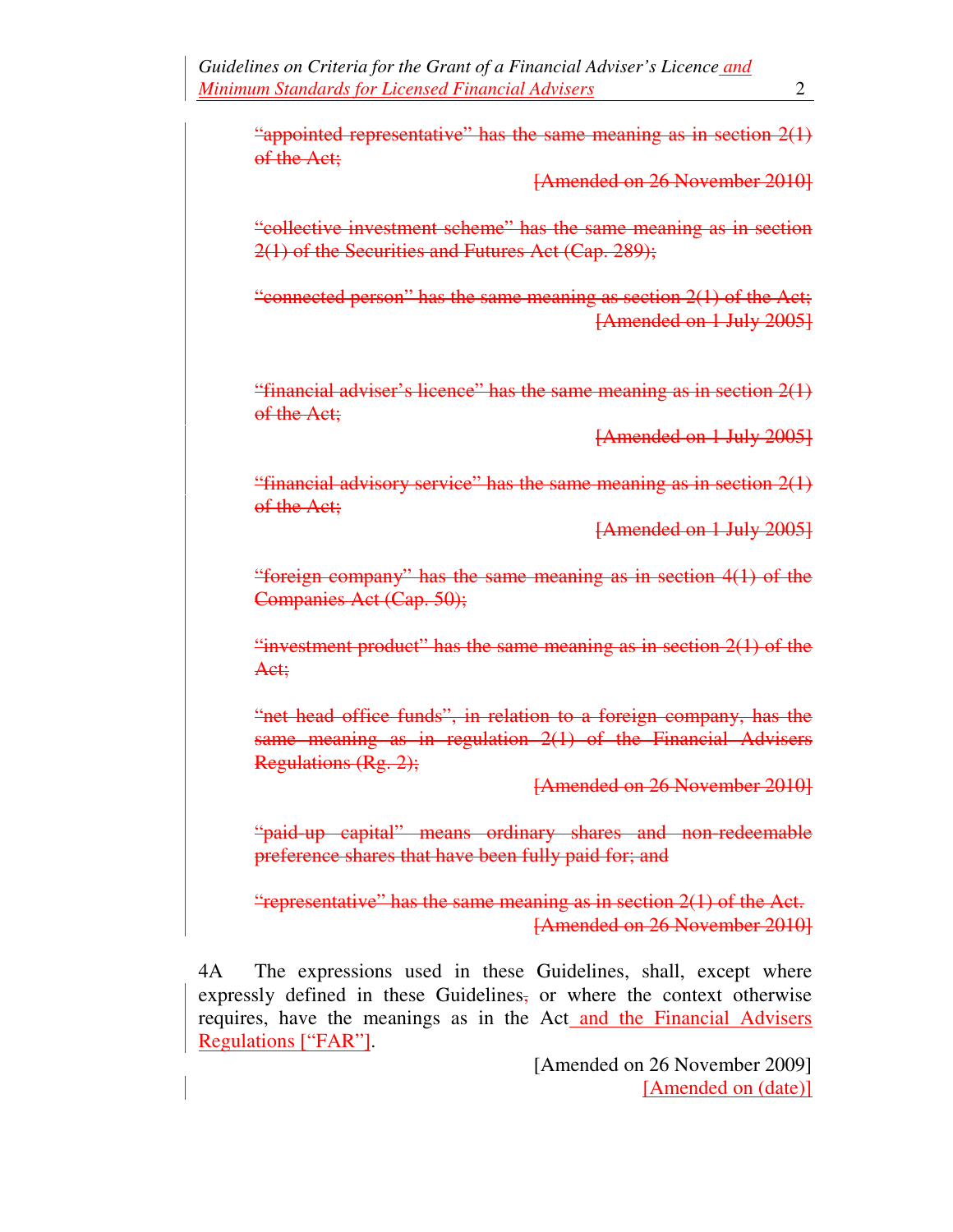#### **Who needs to apply for a financial adviser's licence?**

5 Corporations which carry on a business of providing any financial advisory service are required to hold a financial adviser's licence under the Act unless they are exempt under section 23 of the Act. Individuals who are employed by or acting for a corporation which is licensed or exempt under sections  $23(1)(a)$  to (e) of the Act to provide any financial advisory service are required to be an appointed or provisional representative under the Act.

[Amended on 26 November 2010]

6 The financial advisory services specified in the Second Schedule to the Act are as follows:

- (a) Advising others, either directly or through publications or writings, whether in electronic, print or other form, concerning any investment product, other than —
	- $(i)$  in the manner set out in paragraph  $(b)$ ; or
	- (ii) advising on corporate finance within the meaning of the Securities and Futures Act (Cap. 289);

[Amended on 1 July 2005] [Amended on (date)]

(b) Advising others by issuing or promulgating research analyses or research reports, whether in electronic, print or other form, concerning any investment product;

[Amended on 1 July 2005]

- (c) Marketing of any collective investment scheme; and
- (d) Arranging of any contract of insurance in respect of life policies, other than a contract of reinsurance.

#### **Criteria for grant of a financial adviser's licence**

7 A financial adviser's licence will only be granted to a corporation. A corporation applying for a financial adviser's licence (referred to as the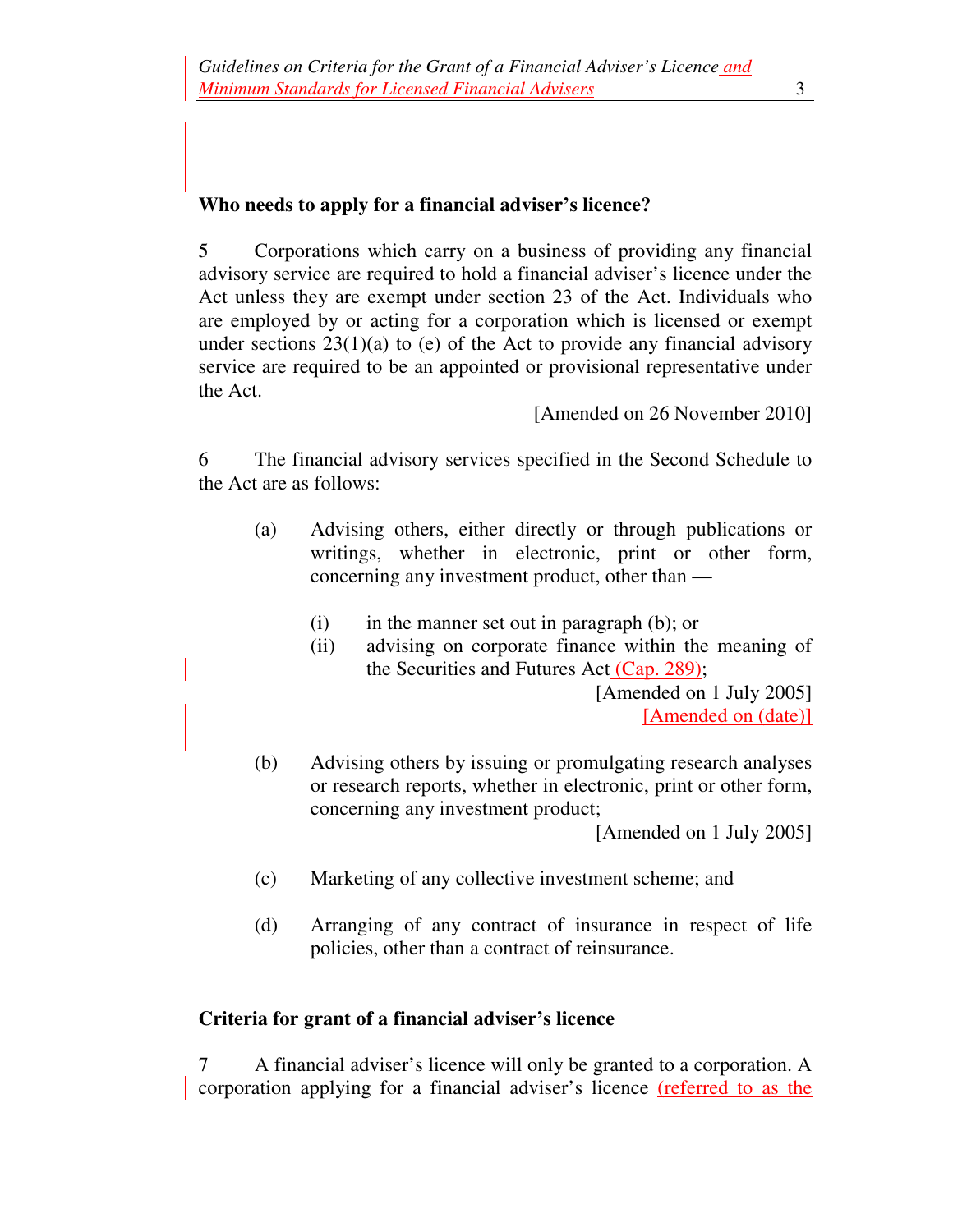"applicant") is required to establish a physical presence in Singapore. In assessing an application for a financial adviser's licence, the Authority takes into consideration the following factors:

[Amended on (date)]

*Chief Executive Officer, Directors and Representatives of the Applicant*

- (a) whether the chief executive officer  $["EBO"]$ <sup>1</sup> of the applicant  $has -$ 
	- (i) a minimum of 10 years of relevant working experience in respect of the financial advisory service(s) that the applicant is seeking to be licensed, of which at least 5 years must have been in a managerial capacity; and
	- (ii) acceptable academic qualifications or professional qualifications, having regard to the nature of the duties the CEO has to perform in relation to the applicant's carrying on a business of providing financial advisory services.

[Amended on (date)]

(a)(b) whether the CEO of the applicant is resident in Singapore.

 $(b)(c)$  whether every executive director ["ED"] of the applicant has

- (i) a minimum of 5 years of relevant working experience in respect of the financial advisory service(s) that the applicant is seeking to be licensed, of which at least 3 years must have been in a managerial capacity; and
- (ii) acceptable academic qualifications or professional qualifications.
- (d) whether the applicant's board of directors comprises a minimum of 2 members, withof whom at least one of whom is resident in Singapore.

[Amended on (date)]

 $(e)(e)$  whether the CEO or EDs are placed in a position of conflict of interest.

[Amended on 26 November 2010]

 $\overline{a}$ 

 $1$  "chief executive officer" has the same meaning as in section 56(8) of the Act. The duties of the chief executive officer and directors are as set out in regulation 14 of the FAR.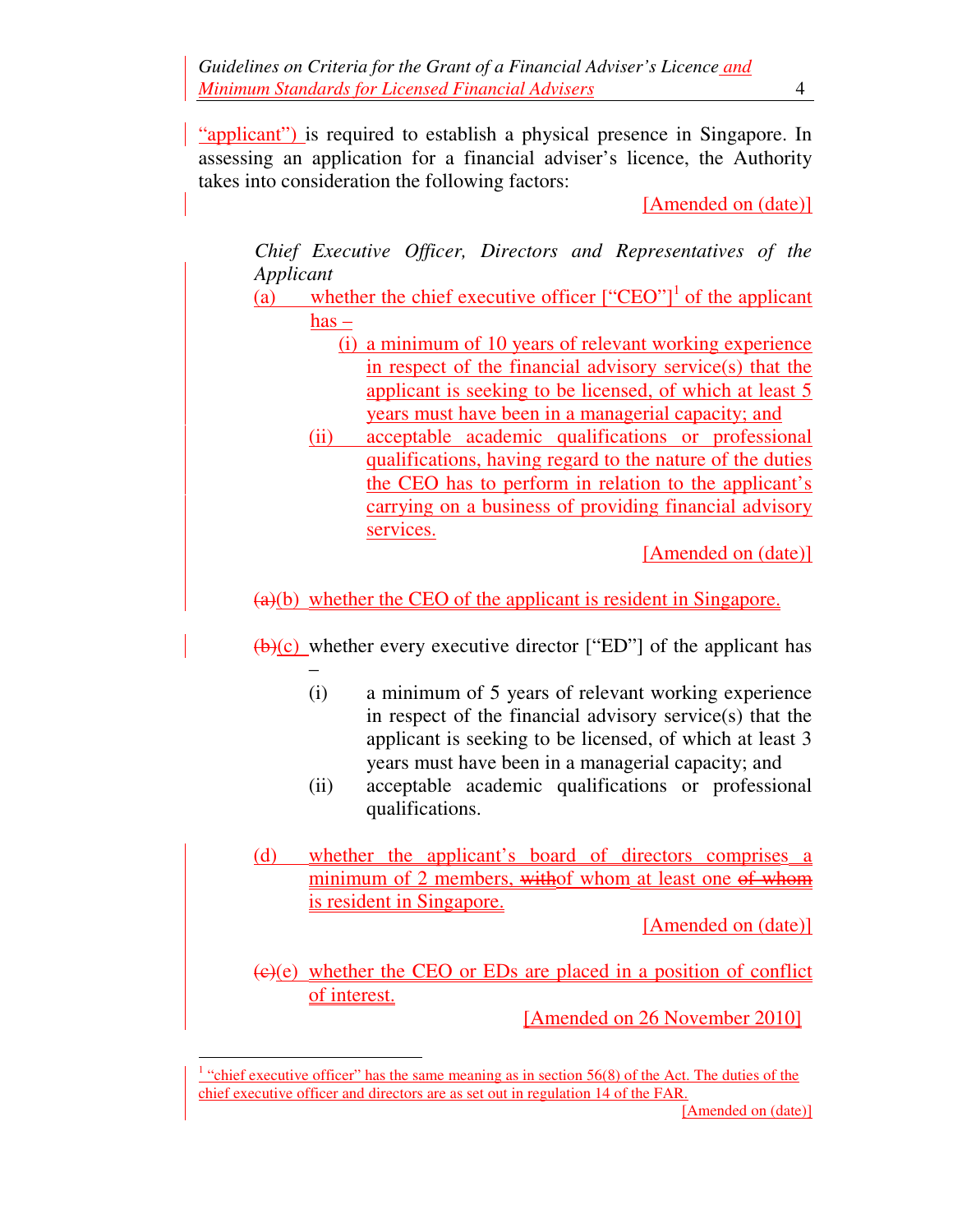(f) whether the applicant employs or appoints at least three fulltime professionals, each of whom –

(i) is a resident in Singapore; and

(ii) has a minimum of  $5$  years of relevant  $2$  working experience.

The professionals may include the CEO, any ED or appointed representative of the applicant.

[Amended on (date)]

(i) whether the applicant employs or appoints at least two full time individuals as appointed representatives<sup>3</sup> for the provision of financial advisory services which the applicant is seeking to be licensed to provide.

> [Amended on 9 June 2009] [Amended on 26 November 2010]

(ii) whether the Chief Executive Officer ["CEO"]<sup>4</sup> and all Executive Directors ["EDs"] have a minimum of 5 years of relevant working experience in respect of the financial advisory services that the corporation is seeking to be licensed, with at least 3 years in a managerial capacity and whether such persons also have acceptable academic qualifications or professional qualifications.

whether the applicant's board of directors comprise a minimum of 2 members, with at least one of whom is resident in Singapore.

whether the CEO of the applicant is resident in Singapore.

whether the CEO or EDs are placed in a position of conflict of interest.

[Amended on (date)]

3 An appointed representative has to satisfy the following minimum entry requirements: (a) be at least 21 years old;

- (b) satisfy the minimum academic qualification and examination requirements as prescribed in the Notice on Minimum Entry and Examination Requirements for Representatives of Licensed Financial Advisers and Exempt Financial Advisers [Notice FAA-N13];
- satisfy the fit and proper criteria set out iin the Guidelines on Fit and Proper Criteria issued by the Authority [Guidelines FSG-G01]; and
- (d) any other criteria stipulated by the Authority.

 $\overline{a}$ 

<sup>4</sup> As defined in section 56 of the FAA. The duties of the chief executive officer and directors are spelt out in regulation 14 of the Financial Advisers Regulations.

 $2^2$  The relevance of an individual's working experience should be assessed in the context of the role that the individual will perform for the licensed financial adviser.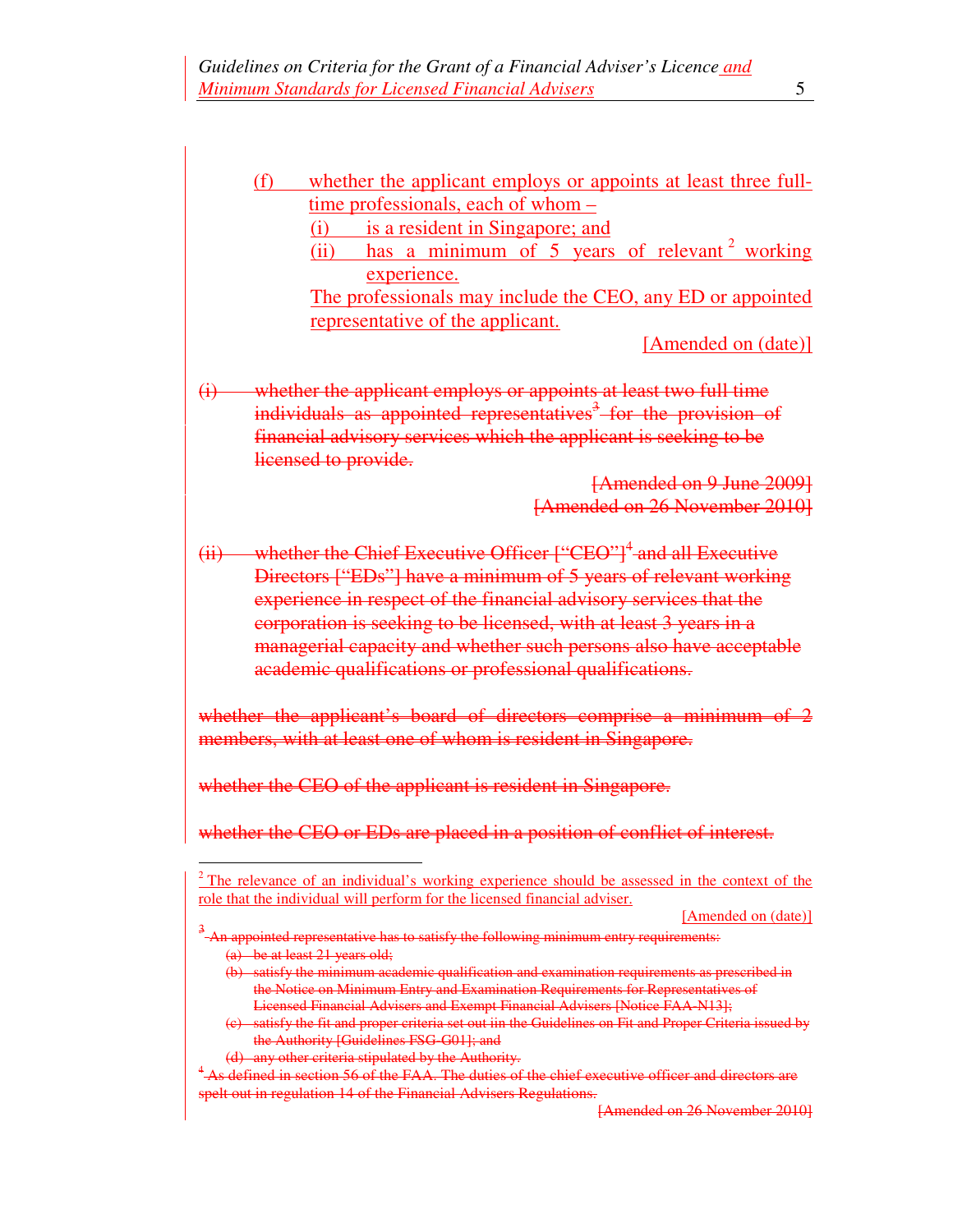#### [Amended on 26 November 2010]

8 An applicant for a financial adviser's licence must also meet the following requirements:

#### *8.1 Minimum financial requirements*

The minimum financial requirements that the applicant has to satisfy is as set out in regulation 15 of the FAR.

[Amended on (date)]

### (a) Paid-up capital of  $$150,000^5$

In the case of an applicant which carries on a business of providing any or all of the following financial advisory services:

(i) advising others in the manner specified in paragraph 6(a) concerning investment products other than futures contracts, contracts or arrangements for the purposes of foreign exchange trading and contracts or arrangements for the purposes of leveraged foreign exchange trading;

[Amended on 1 July 2005]

(ii) advising others in the manner specified in paragraph 6(b) concerning investment products, other than futures contracts, contracts or arrangements for the purposes of foreign exchange trading and contracts or arrangements for the purposes of leveraged foreign exchange trading;

[Amended on 1 July 2005]

(iii) marketing of collective investment schemes;

(iv) arranging of contracts of insurance in respect of life policies, other than contracts of reinsurance.

 $\overline{a}$ 

<sup>&</sup>lt;sup>5</sup> Net Head Office Funds of the same amount in the case of a foreign company.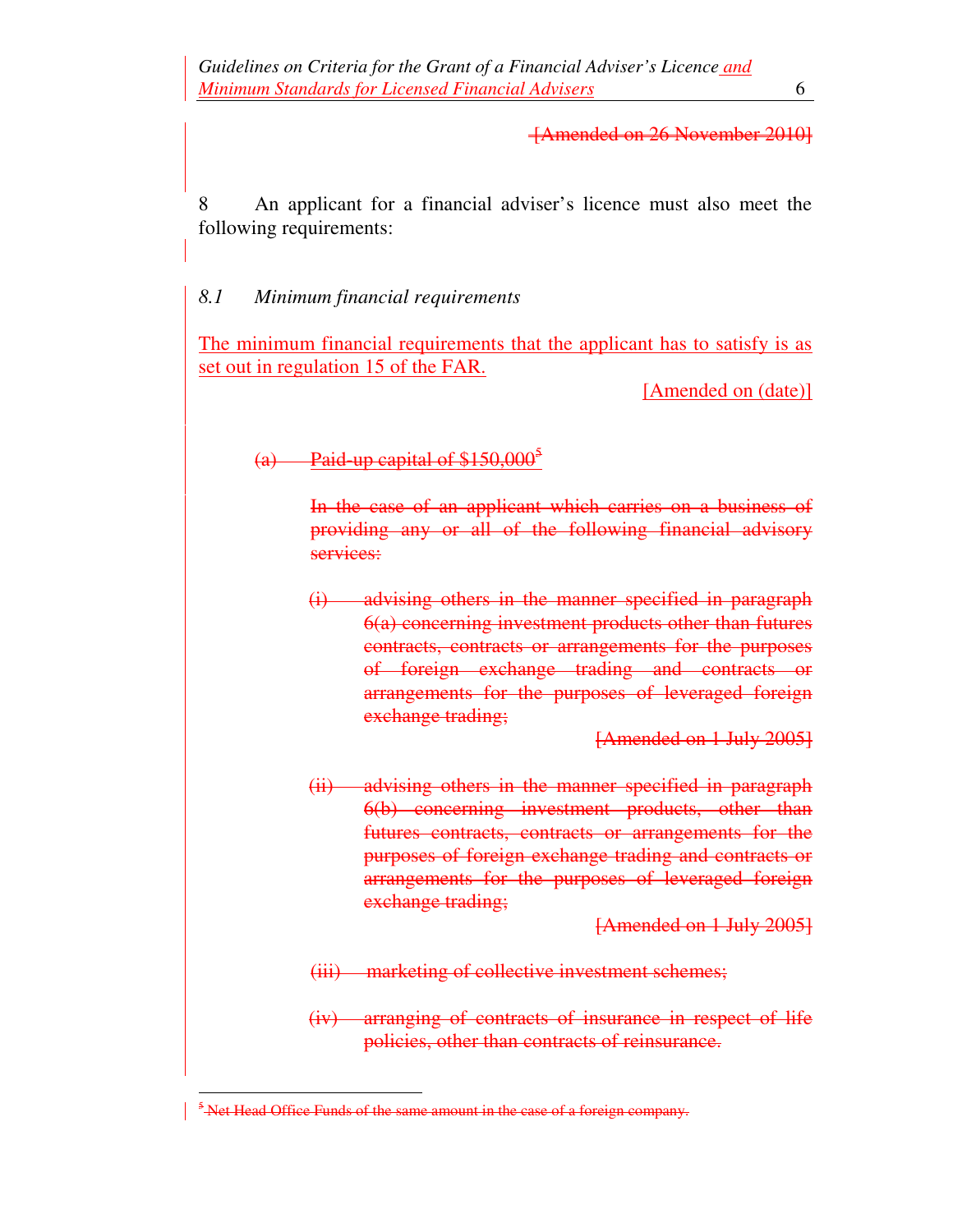### (b) Paid-up capital of  $$300,000^6$

 $\overline{a}$ 

In the case of an applicant which carries on a business of providing any or all of the following financial advisory services:

(i) advising others in the manner specified in paragraph 6(a) concerning futures contracts, contracts or arrangements for the purposes of foreign exchange trading, or contracts or arrangements for the purposes of leveraged foreign exchange trading;

[Amended on 1 July 2005]

(ii) advising others in the manner specified in paragraph 6(b) concerning futures contracts, contracts or arrangements for the purposes of foreign exchange trading, or contracts or arrangements for the purposes of leveraged foreign exchange trading. [Amended on 1 July 2005]

(c) Paid-up capital of  $$300,000^7$ 

In the case of an applicant which carries on a business of providing a combination of the financial advisory services referred to in sub-paragraphs (a) and (b) above.

[Amended on 1 July 2005]

The above financial requirements are spelt out in regulation 15 of the Financial Advisers Regulations ["FAR"].

### *8.2 Professional Indemnity Insurance*

(a) Section 9(1)(c) read with regulation 17 of the FAR set out the requirements that an applicant which intends to carry on a business of providing any or all types of financial advisory services to a client who is not an accredited investor, an expert investor or an institutional investor, must comply with in relation to a professional indemnity insurance policy  $[$ "PII"]

 $\overline{a}$ 6 ee footnote 3 above.

<sup>7</sup> See footnote 3 above.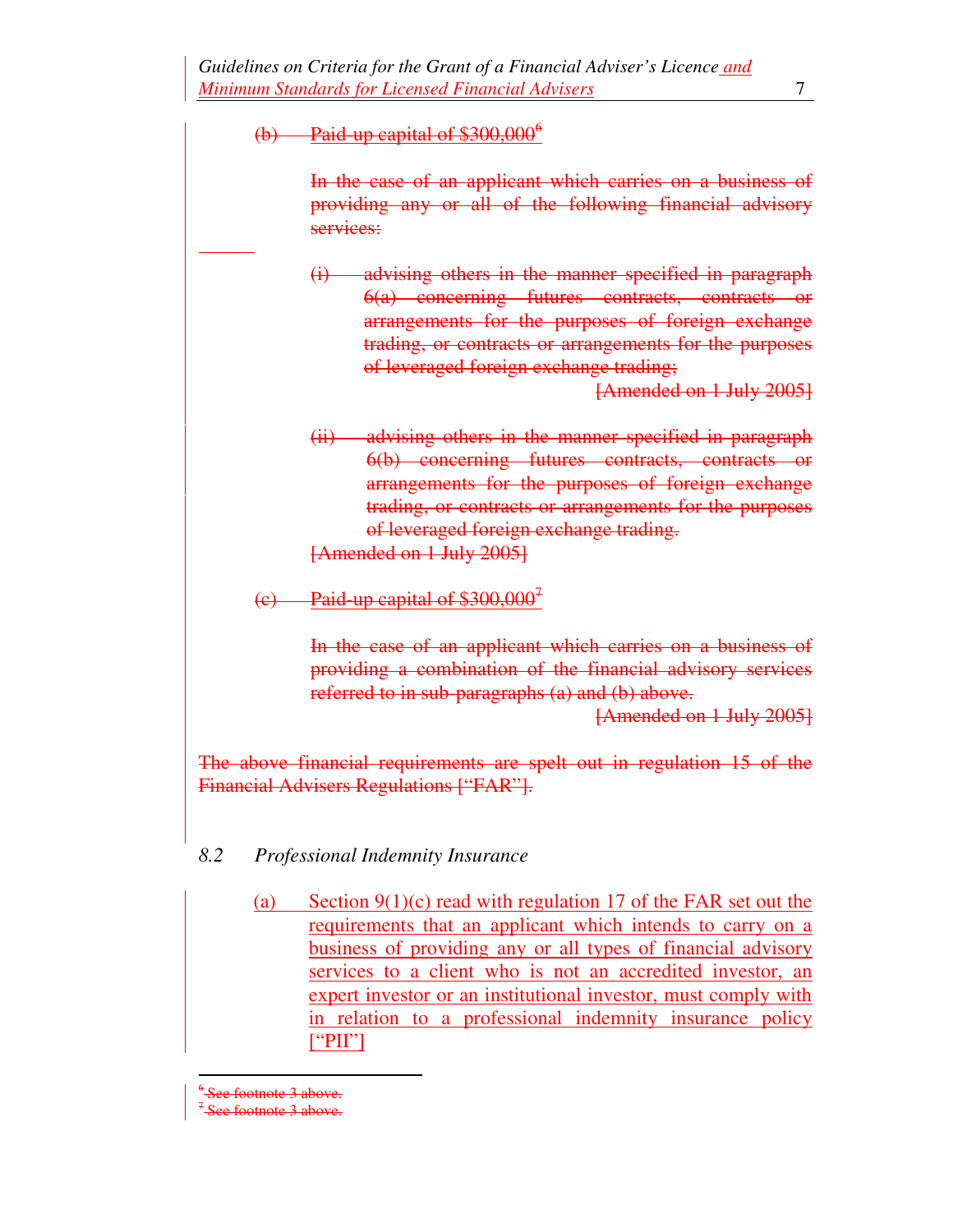#### [Amended on (date)]

(b) For the purposes of section  $9(1)(c)$  of the Act, the Authority may at its discretion approve the following alternative PIIs in lieu of a PII which satisfies the requirements set out in regulation 17 of the FAR, subject to the applicant having adequately demonstrated that the alternative PII does not, directly or indirectly, undermine the interest of investors and fulfilled the following conditions specified for each type of alternative PII<sup>8</sup>:

An applicant must have in force a standalone non-hybrid professional indemnity insurance policy ["PII"] under which the limit of indemnity covered should be an amount of not less than \$500,000 and under which the deductible allowed must not be more than 20% of the applicant's net asset value<sup>9</sup> at the end of its immediately preceding financial year. This requirement is stipulated in regulation 17 of the FAR. MAS may also consider the following alternative forms of PII, as long as the applicant has assessed that such a PII does not undermine the interest of investors, subject to the fulfilment of conditions specified for each type of PII:

| <b>Types</b>        | of   Conditions to be Satisfied                                                                                                                                                                                                                                            |
|---------------------|----------------------------------------------------------------------------------------------------------------------------------------------------------------------------------------------------------------------------------------------------------------------------|
| Alternative         |                                                                                                                                                                                                                                                                            |
| PH                  |                                                                                                                                                                                                                                                                            |
| Group<br>(A)<br>PII | $(i)$ Minimum coverage has to be at least 5<br>times the required quantum under a standalone<br>non-hybrid PII.<br>(ii) If the deductible of the Group PII is greater<br>than 10% of the applicant's base capital $-20\%$<br>of the applicant's net asset value / net head |
|                     | office funds at the end of its immediately<br>preceding financial year, an undertaking from<br>the applicant's <b>holding parent</b> company to<br>cover the excess in the event of a claim would<br>be required.                                                          |

 $8 \text{ The Authority may, when the application is no longer able to demonstrate the alternative PH does.}$ not undermine the interest of investors or where the conditions specified for that type of alternative PII is no longer satisfied, withdraw its approval for the alternative PII and the applicant or the licensed financial adviser, as the case may be, will have to comply with requirements set out in regulation 17 of the FAR.

 $\overline{a}$ 

<sup>&</sup>lt;sup>9</sup> Net Head Office Funds in the case of a foreign company.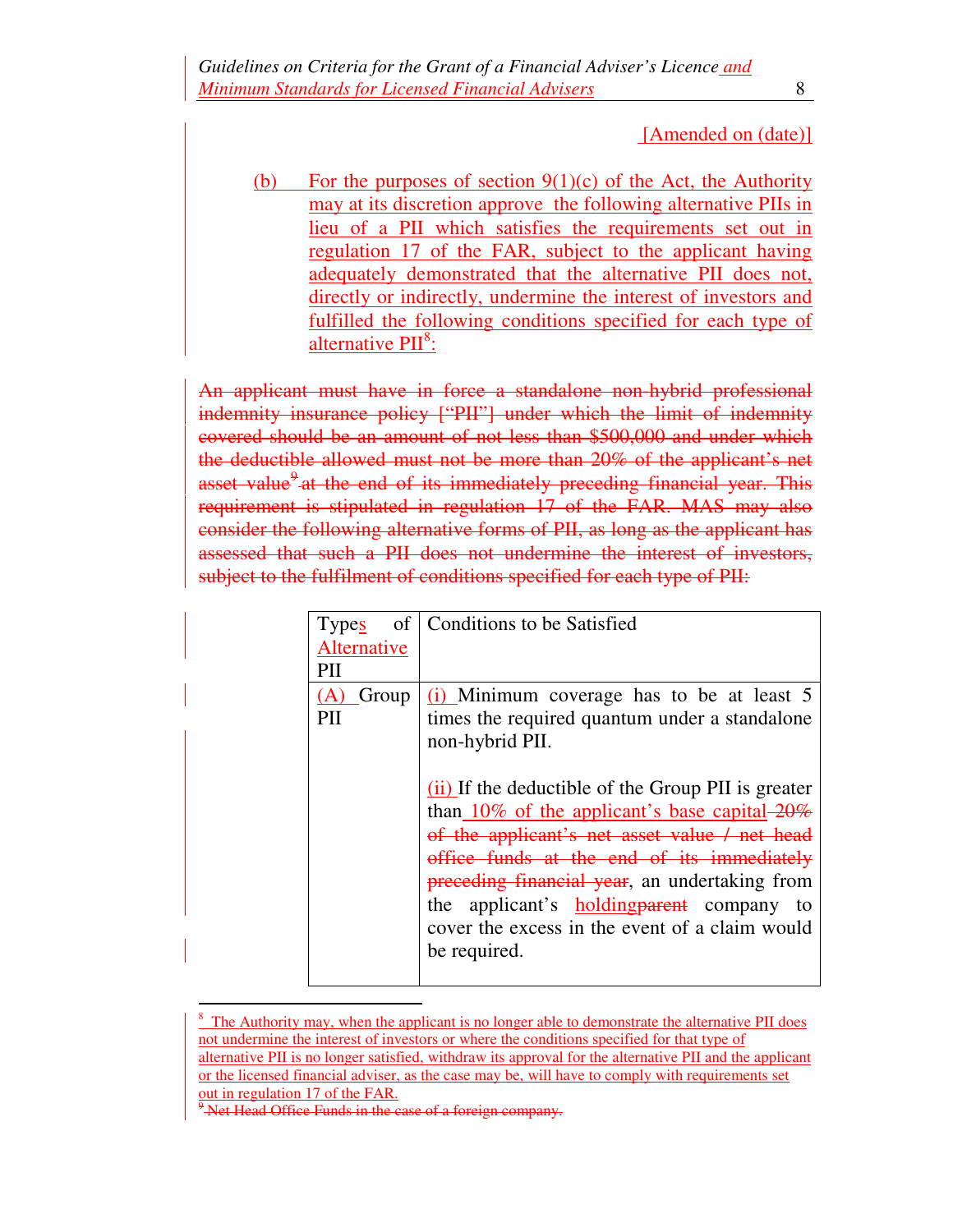| (B) Hybrid<br>$\overline{PII}^{10}$ | $(i)$ Sub-limits have to be set for the non-PII<br>sections of the hybrid PII.                                                                                                                                                                                                                                                                                                                 |
|-------------------------------------|------------------------------------------------------------------------------------------------------------------------------------------------------------------------------------------------------------------------------------------------------------------------------------------------------------------------------------------------------------------------------------------------|
|                                     | (ii) Total coverage under the hybrid PII less the<br>sub-limits for the non-PII sections has to be at<br>least equivalent to the required quantum under<br>a standalone non-hybrid PII.                                                                                                                                                                                                        |
| $(C)$ Group                         | (i) Sub-limits have to be set for the non-PII                                                                                                                                                                                                                                                                                                                                                  |
| <b>Hybrid PII</b>                   | sections of the Group hybrid PII.                                                                                                                                                                                                                                                                                                                                                              |
|                                     | (ii) Total coverage of the Group hybrid PII less<br>the sub-limits for the non-PII sections has to be<br>at least 5 times the required quantum under a<br>standalone non-hybrid PII.                                                                                                                                                                                                           |
|                                     | (iii) If the deductible of the Group hybrid PII is<br>greater than 10% of the applicant's base<br>capital <sub>20%</sub> of the applicant's net asset value /<br>net head office funds at the end of its<br>immediately preceding financial year,<br>an<br>undertaking from the applicant's <b>holding parent</b><br>company to cover the excess in the event of a<br>claim would be required. |

[Amended on 24 August 2010] [Amended on (date)]

(c) The applicant should submit a copy of its PII policy to the Authority following the grant of in-principle approval of its application for a financial adviser's licence, and where the PII policy is renewed or replaced subsequently, within a month from the date on which the PII policy is renewed or replaced. [Amended on (date)]

 $\overline{a}$  $10<sup>10</sup>$  A hybrid PII is a PII policy which offers coverage on PII as well as other risks, such as crime and directors and officers' liability.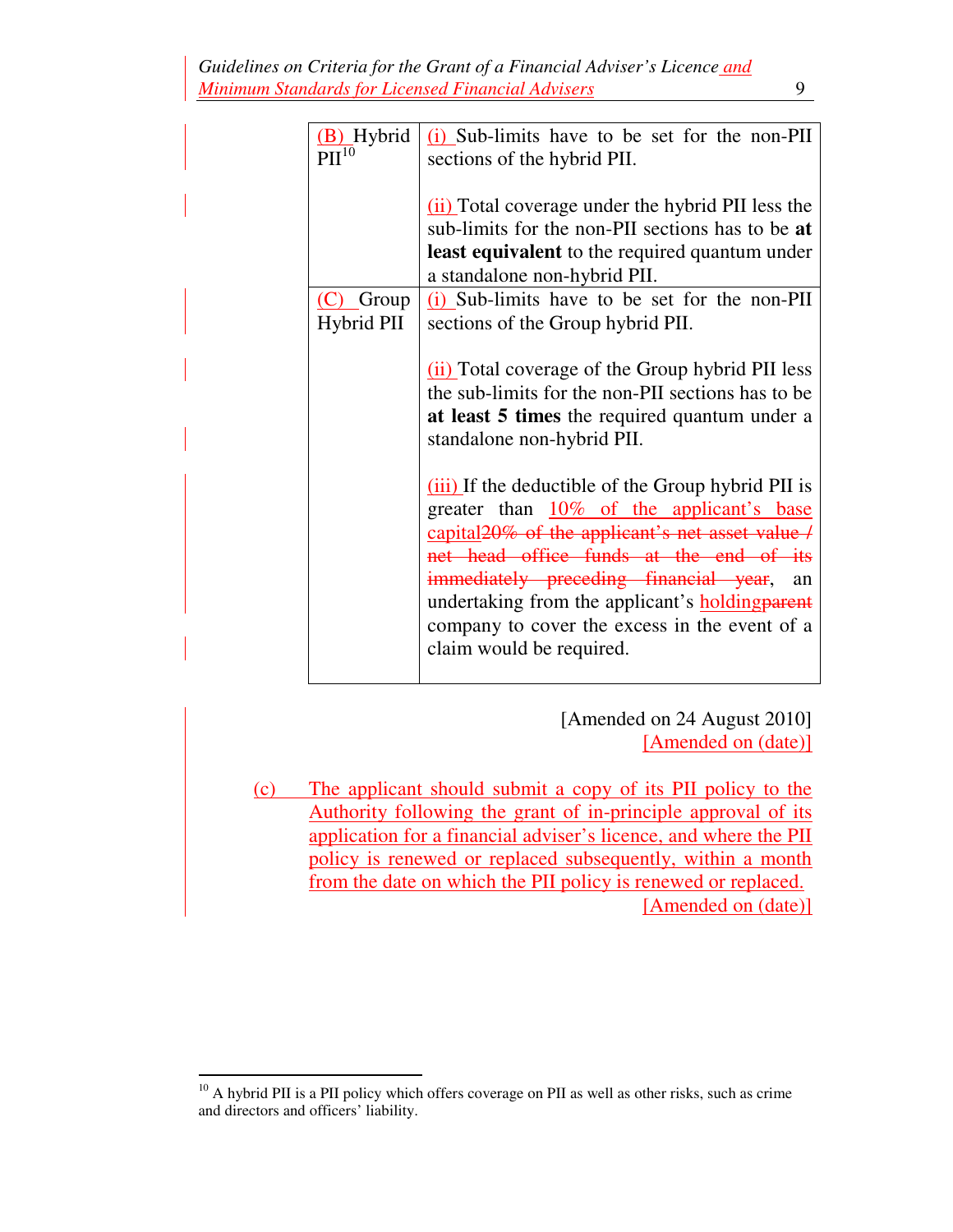### *8.3 Track Record*

An applicant should have a minimum  $\frac{53}{3}$ -year proven track record in carrying on a business of providing the financial advisory service(s) for which the applicant is seeking a licence the financial advisory business. [Amended on (date)]

# *8.4 Shareholding*

Where an applicant is unable to satisfy the minimum 5-year proven track record guideline set out In the case of an applicant which does not satisfy the 3-year track record requirement stipulated in paragraph 8.3, the CEO should own hold not less than 20% of the total number of issued shares shareholding of the applicant. The CEO and EDs should, in the aggregate, own hold not less than 50% of the total number of issued shares shareholding of the applicant.

[Amended on (date)]

# *8.5 Supervision by Home Regulatory Authority*

Where an applicant is a corporation which is incorporated or established outside Singapore ("foreign corporation") or a local company which is a subsidiary of a foreign corporation, the applicant as the foreign corporation or its foreign holding company, as the case may be, should be subject to proper supervision by recognised home regulatory authorities and possess the requisite track record.

> [Amended on 1 July 2005] [Amended on (date)]

### *8.6 Systems and Processes*

An applicant should have adequate internal compliance systems and processes commensurate with the size and complexity of its business to ensure compliance with the law, good practices and professional standards. This would include access to research reports, financial planning tools and services, and investment capability.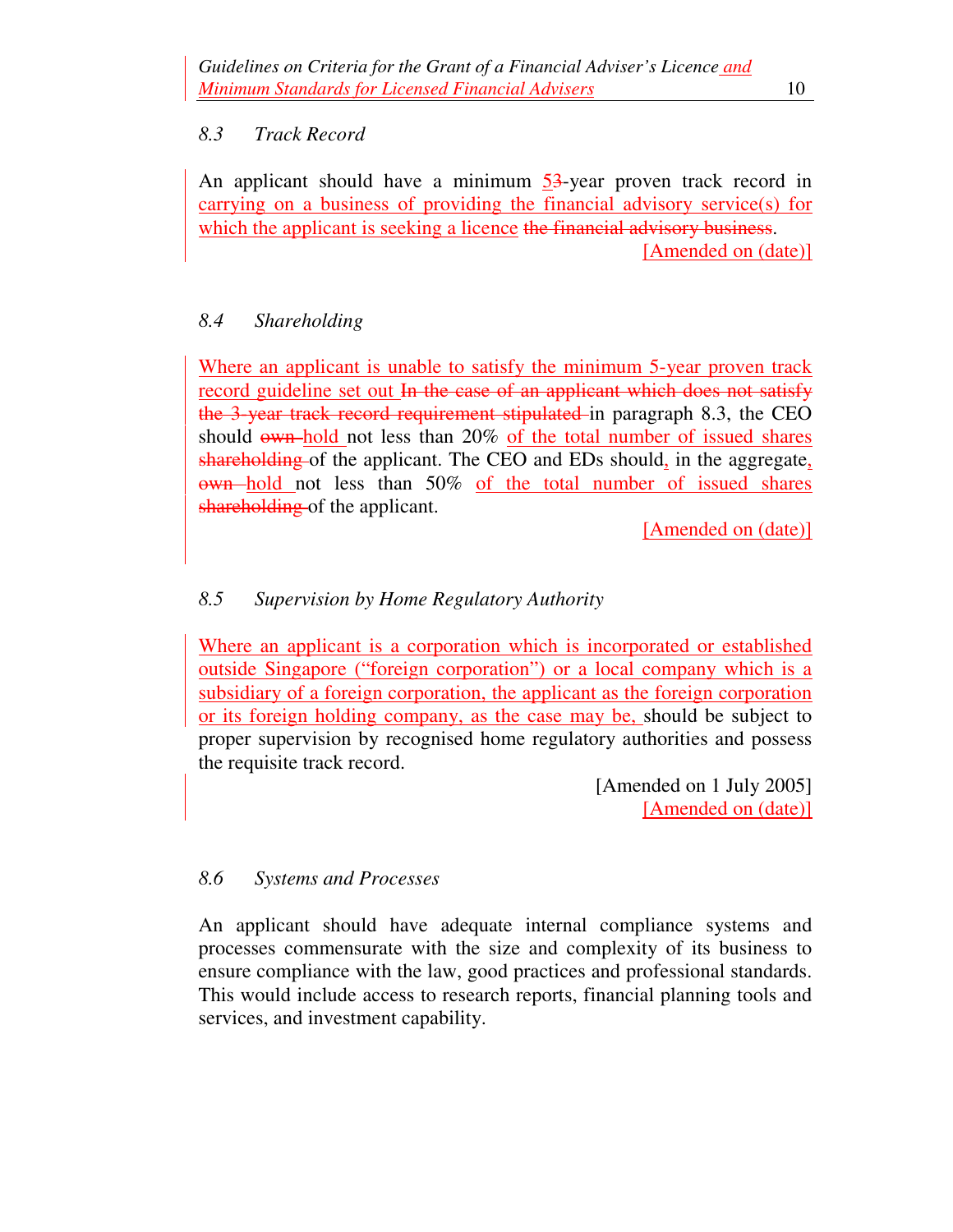#### *8.7 Fit and Proper*

An applicant as well as its officers, employees, representatives and substantial shareholders must satisfy the fit and proper criteria set out in the Guidelines on Fit and Proper Criteria issued by the Authority (Guideline No. FSG-G01).

> [Amended on 9 June 2009] [Amended on 26 November 2010]

# *8.8 Letter of Responsibility*

Where appropriate, MAS may require the applicant to procure a letter of responsibility, in relation to financial or other commitments, from its holding company.

[Amended on (date)]

# *8.9 Compliance Arrangements*

(a) An applicant should have in place compliance arrangements that are independent of its advisory and sales functions, staffed with suitably qualified individuals, and commensurate with the nature, scale and complexity of its business.

[Amended on (date)]

(b) An applicant which intends to have more than 20 appointed representatives or whose annual gross revenue is likely to exceed S\$5 million, should have a compliance function which is staffed by suitably qualified individuals who are independent from the applicant's advisory and sales functions and dedicated to their compliance role.

[Amended on (date)]

### **Minimum standards expected of licensed financial advisers**

8A A licensed financial adviser should continue to satisfy the criteria as set out in paragraph 7 and the requirements as set out in paragraph 8, where appropriate.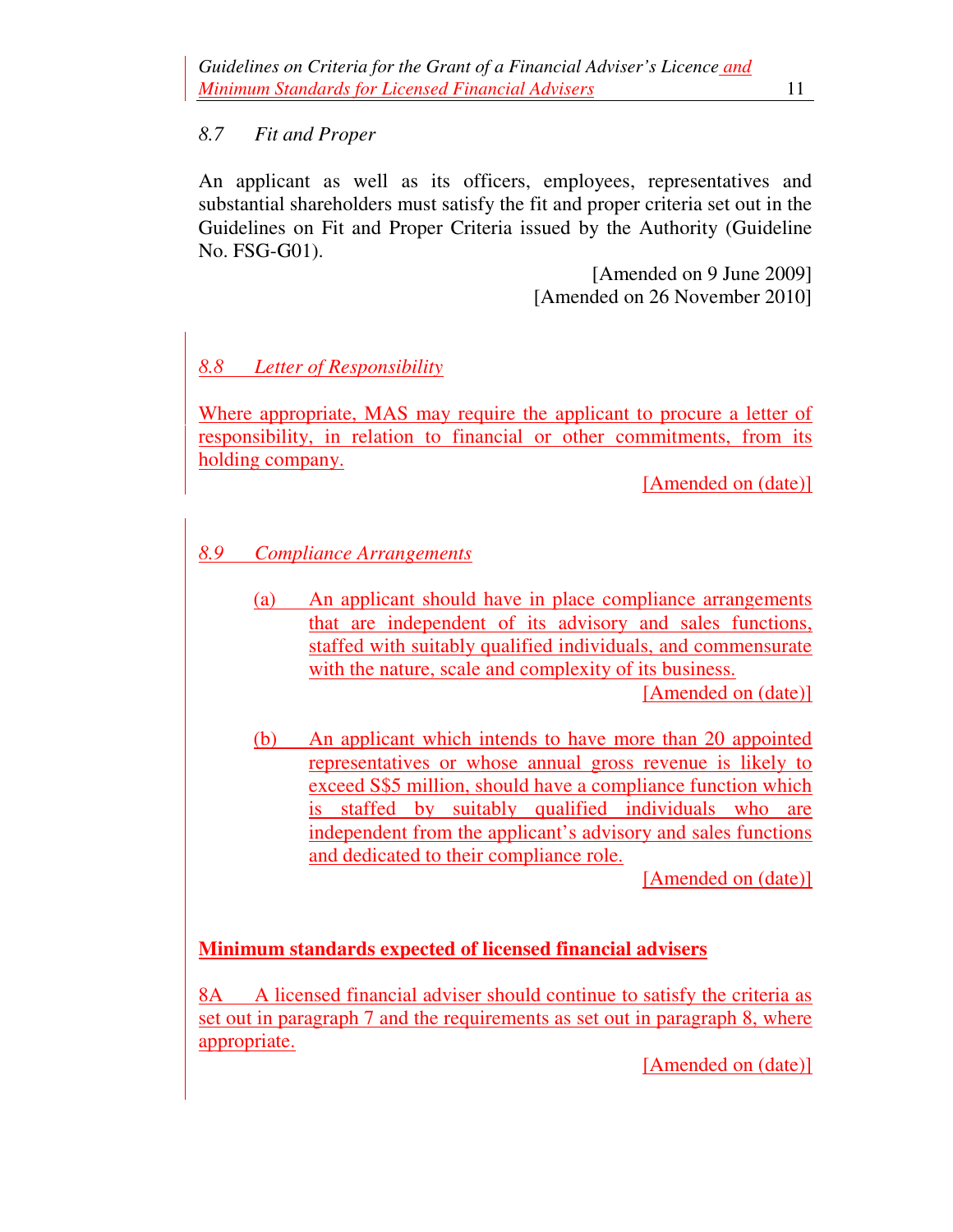8B As provided in regulations 15A and 16C of the FAR, a licensed financial adviser shall at all times maintain the financial requirements. [Amended on (date)]

8C In reference to paragraph 8.4, a licensed financial adviser should seek MAS' prior approval for any reduction in the individual shareholding of its CEO or ED, or both, as the case may be.

[Amended on (date)]

### **Miscellaneous**

9 Paragraphs 7 to 20 of FAA-G01 dated 1 October 2002 and last revised on 24 August 2010 are deleted on 26 November 2010.

[Amended on 26 November 2010]

10 For the avoidance of doubt, a licensed financial adviser which has employed or appointed a CEO ("existing CEO"), before [date which these Guidelines take effect] ("appointed date") need not observe the guidelines in relation to the CEO as set out in paragraph 7(a) from the appointed date. The licensed financial adviser should continue to observe the guidelines in relation to a CEO set out in paragraph 7(ii) of FAA-G01 dated 1 October 2002 in force immediately before the appointed date. Where a licensed financial adviser intends to change or replace, or changes or replaces, its existing CEO on or after the appointed date, the licensed financial adviser should observe the criteria as set out in paragraph 7(a) in relation to its new CEO.

[Amended on (date)]

11 A person which has been granted a financial adviser's licence under section 13 of the Act need not observe paragraphs 7(f), 8.8 and 8.9 before the appointed date ("existing holder"), for a period of 6 months from the appointed date ("specified period"); and the existing person should continue to observe paragraph 7(i) of FAA-G01 dated 1 October 2002 in force immediately before the appointed date in the specified period.

- 12 Any person which is
	- (a) an existing holder; and
	- (b) a person which has made an application for the grant of a financial adviser's licence under section 8 of the Act for a licence before the appointed date and the financial adviser's